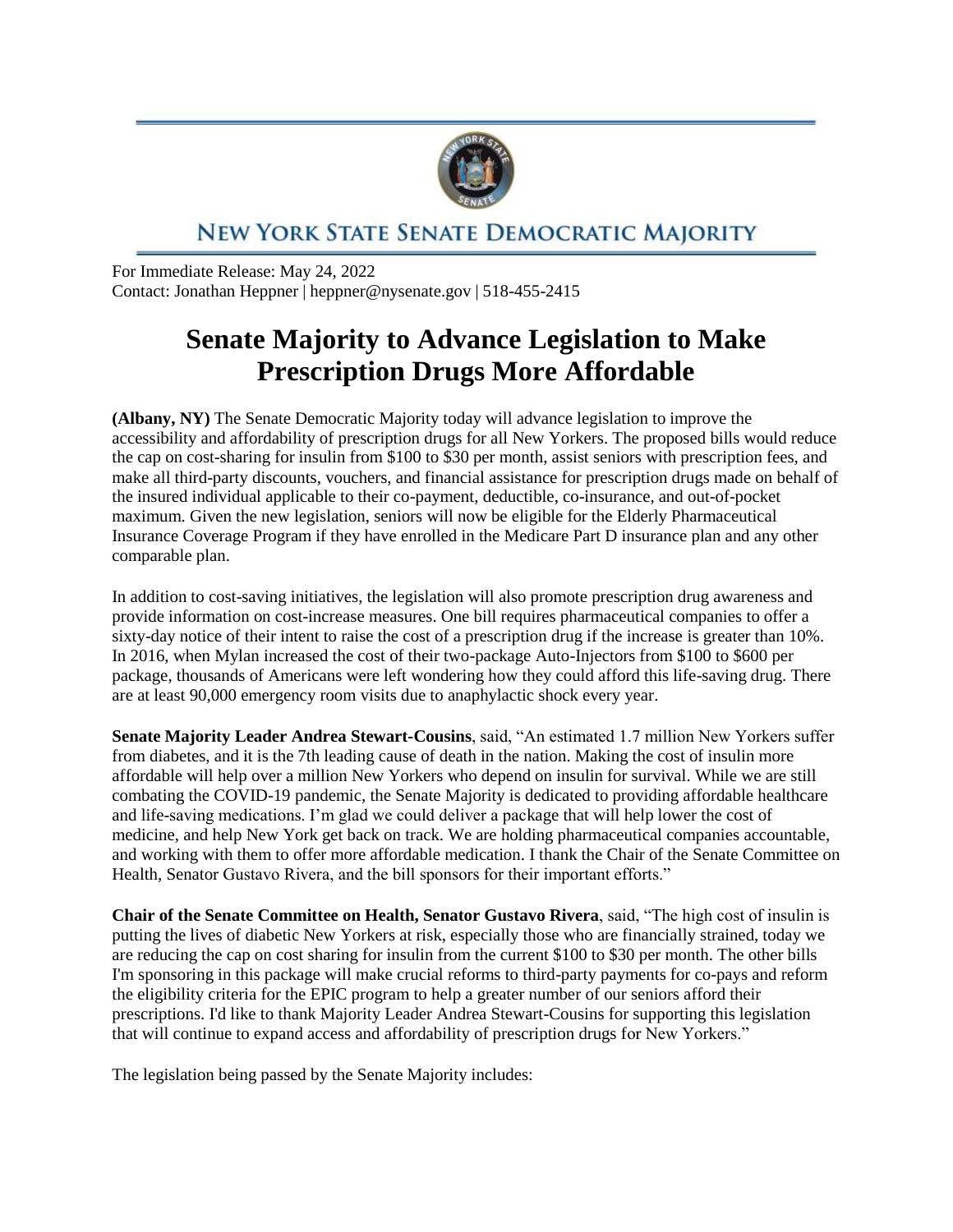- **Cap On Cost Sharing For Insulin**: This bill, S.1413, sponsored by Senator Gustavo Rivera, reduces the cap on cost sharing for insulin from the current \$100 per insulin per month to \$30 per month.
- **Elderly Pharmaceutical Insurance Coverage Program Eligibility**: This bill, S.2535A, sponsored by Senator Gustavo Rivera, sets the eligibility criteria for the Elderly Pharmaceutical Insurance Coverage Program. The bill specifies that participants must be enrolled in Medicare part D or any other public or private drug plan that successfully proves the coverage is similar or better than the defined standards coverage under the Medicare Part D prescription drug benefit.
- **Third-Party Payments For Co-Pays**: This bill, S.5299A, sponsored by Senator Gustavo Rivera, requires any third-party payments, financial assistance, discount, voucher or other price reduction instrument for out-of-pocket expenses made on behalf of an insured individual for the cost of prescription drugs to be applied to the insured's deductible, copayment, coinsurance, out-ofpocket maximum, or any other cost-sharing requirement when calculating such insured individual's overall contribution to any out-of-pocket maximum or any cost-sharing requirement.
- **Substitution Of Biosimilar Medications**: This bill, S.8465, sponsored by Senator Gustavo Rivera, will make the existing temporary law a permanent law that allows pharmacists to substitute biosimilar medications under certain conditions.
- **Sixty-Day Notice Drug Cost Increase**: This bill, S.7499B, sponsored by Senator Julia Salazar, requires manufacturers to provide at least 60 day notice of their intent to raise wholesale prescription drug costs to the Department of Financial Services if the increase is 10% or more of the total cost of the drug.
- **Wholesale Drug Importation**: This bill, S.1737, sponsored by Senator James Skoufis, will create a state program to import prescription drugs from other countries at a lower cost. In this program, a wholesaler is allowed to import drugs that meet U.S. F.D.A. standards from only suppliers who are regulated and authorized under the laws of their country for distribution and sale only in New York.
- **Drug Failure Protocols**: This bill, S.8191, sponsored by Senator Neil Breslin, requires a utilization review agent to follow certain rules when establishing a step therapy protocol. It requires that the protocol accepts any attestation submitted by the insured's health care professional stating that a required drug has failed as prima facie evidence that the required drug has failed.
- **Patient RX Information and Choice Expansion Act (PRICE Act)**: This bill, S.4620C, sponsored by Senator Neil Breslin, requires health plans to furnish in real-time cost, benefit, and coverage data to the enrollee, his or her health care provider, or the third-party of his or her choosing.
- **Thirty-Day Supply For State Disaster Emergencies**: This bill, S.4856, sponsored by Senator Elijah Reichlin-Melnick, requires policies and contracts that provide coverage for prescription drugs to include coverage of an immediate additional thirty-day supply of a prescription drug during a state disaster emergency.
- **Prescription Drugs From Out Of State**: This bill, S.5489 sponsored by Senator Samra Brouk, authorizes pharmacies to receive prescription drugs from other pharmacies outside of New York in the case of a public health emergency, guaranteeing patient access to medications.
- **Price-Gouging For Medicine**: This bill, S.3081A, sponsored by Senator Julia Salazar, prohibits selling a drug subject to a shortage for an unconscionably excessive price. The bill adds medicine to the list of goods and services that can be classified as possibly being subject to price gouging. The classification of medicines falling under this section of law will be determined by the publicly reported drug shortages reported by the U.S. Food and Drug Administration.